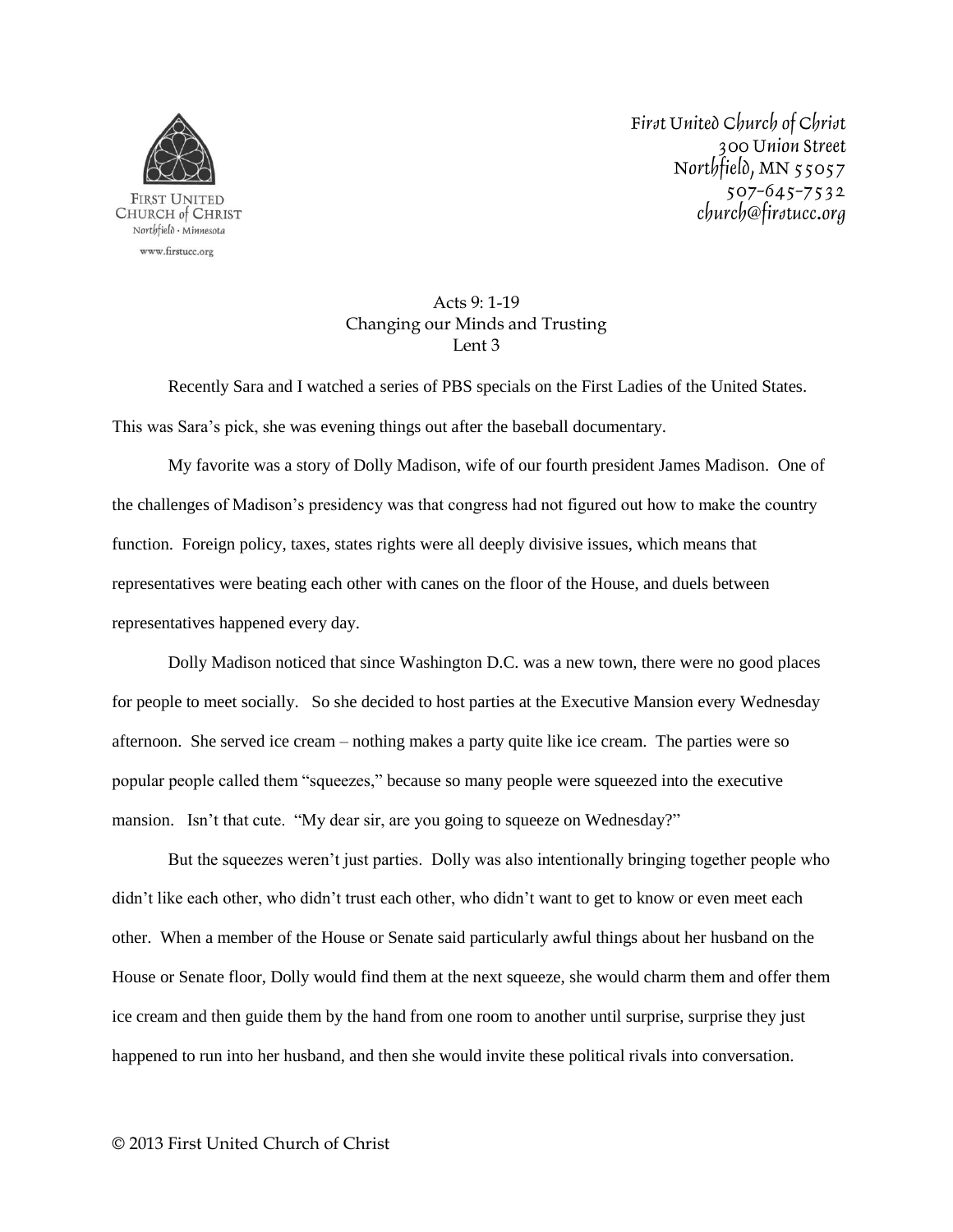At the squeezes people were taking risks. It is a risk to engage with someone you don't like, someone you don't trust, someone who has hurt you in the past. These political enemies were taking the risk of seeing humanity in their political foes. That is a risk because if you do that you will likely learn something new that will soften you and you will change your perspective and maybe even your mind.

Today's story of Saul and Ananias is another story of enemies coming together. Thanks to the presence of the Risen Christ they make it through the wilderness and they share to reconciliation. But, they both have work to do, and maybe we can learn something from them that will help us through wildernesses we're living through in our relationships' personal risks. Ananias doesn't like Saul, doesn't trust him, doesn't want to be anywhere near him.

We're telling Biblical wilderness stories during Lent, looking for clues that will help us through our own wilderness times. We started with Deuteronomy 26 which instructed us to come out of isolation and practice our story of God, "God hears our cries and God helps us find our way out of the wilderness." Last week we told the story of Ruth which tells us how to help others through the wilderness: we simply need to be present with them, with our whole selves. And today we spend time with Saul and Ananias.

To set the stage for the Biblical story, Jesus has been crucified, the disciples are having experiences of the Risen Jesus, and the Holy Spirit is empowering them to share the news that Jesus is alive, that Jesus the Messiah and God's cleanup of the world is beginning. Not many Jews agree with these disciples, and a debate within Judaism is intensifying. There are many groups within Judaism: Pharisees, Sadducees, Zealots, Essenes, and the Jesus people, those who belonged to the Way among others. And there's disagreement among these groups on what is true Judaism.

Saul is a Pharisee. The story in Acts says he's breathing threats and murder against the disciples of Jesus, and asking if he can deliver the mail to the synagogue in Damascus, so that he can sniff out Jesus' people and bring them bound to Jerusalem. In the letters to Saul, also known as Paul (this is the guy who writes Romans, I and II Corinthians and other letters), makes clear that he persecuted the followers of Jesus in the past, but there's no mention of anything close to torture and death. It's likely that the writer of Acts is jazzing this story up a bit for dramatic effect.

© 2013 First United Church of Christ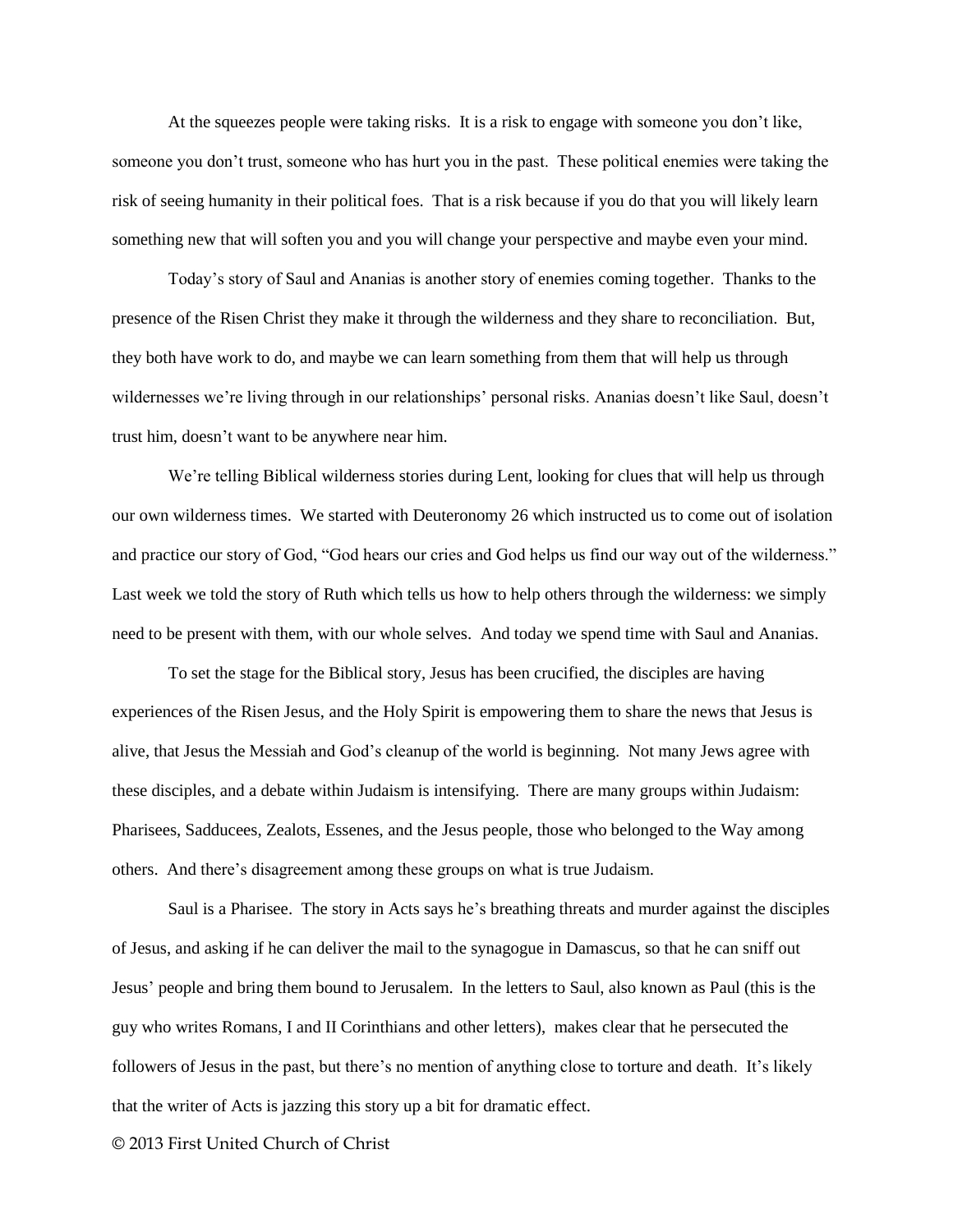Saul's on his way to Damascus, to find those squirrely followers of Jesus, and suddenly he has an experience of the Risen Christ, just like those followers of Jesus keep talking about. Now, thanks to the Risen Christ, Saul suddenly has a window into the experience of his enemies. Jesus asks Saul, "Why are you persecuting me?" Saul doesn't have a good answer. So, Jesus tells Saul to go to into Damascus and wait for instruction. Saul finds he can't see. To me this has a deeper meaning than just physical sight. When we have those moments where we suddenly understand the point of view of someone we're fighting with, or there's someone that we look down on or we just never knew existed and we realize that they are human just like us, these experiences mess with our minds. We won't know which way is up. We won't be able to see what is right. So he sits in Damascus for three days, not eating, not drinking, searching his soul, unable to see.

Now Jesus appears to a member of the Way named Ananias. Jesus says to Ananias, "Go to the street called straight and in the house of Judas, there you will see Saul of Tarsus and I want you to lay your hands on him so that he will regain his sight." And Ananias responds, "Jesus, are you sure about this? Saul is our enemy; he has hurt us." And Jesus replies, "Yep, I'm sure. I have work for Saul to do. Go to him."

And Ananias goes to this person he doesn't trust, to this person he doesn't want to meet. But deep down I think Ananias knows that for the world to heal at all, someone has to show love to the enemy. Deep down I think Ananias knows that for wars to stop, someone has to put their guard down, and extend an olive branch. The Risen Christ calls to Ananias and Ananias, like the acrobat on our bulletin today, takes a flying leap.

Ananias reaches out when he doesn't have to, when he doesn't want to, and he offers love. And Saul changes his mind when no one thought he would or could. He doesn't ignore the experience of his enemy, but welcomes it into himself, he allows it to completely mess up his mind. He sits for three days, unable to see straight, not knowing what the world has come to, and then an enemy shows him love and he changes his mind.